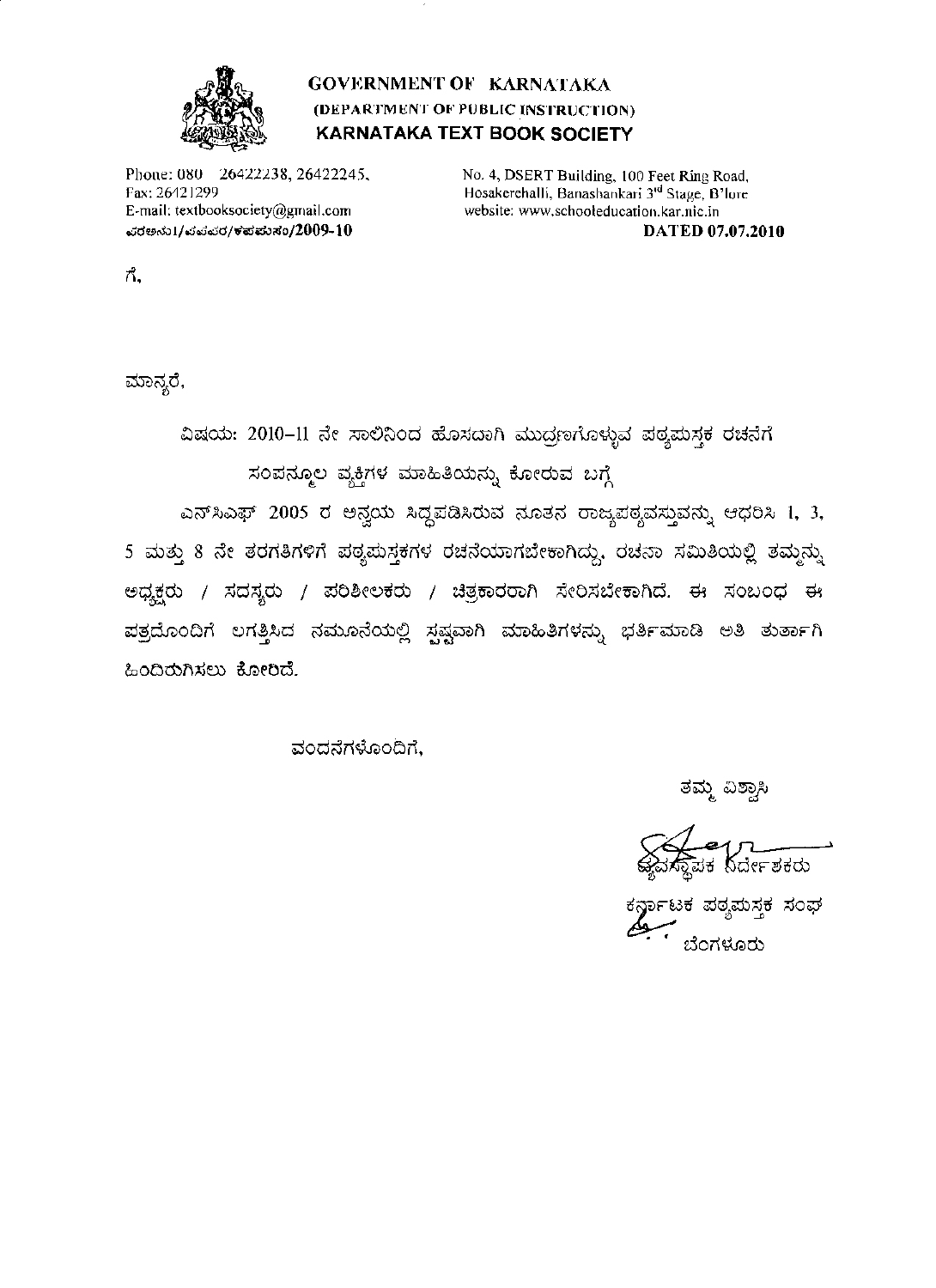

## **GOVERNMENT OF KARNATAKA (DEPARTMENT OF PUBLIC INSTRUCTION) KARNATAKA TEXT BOOK SOCIETY**

Phone: 080 – 26422238, 26422245, No. 4, DSERT Building, 100 Feet Ring Road,<br>Fax: 26421299 Hosakerehalli, Banashankari 3<sup>rd</sup> Stage, B'lore Hosakerehalli, Banashankari 3<sup>rd</sup> Stage, B'lore E-mail: textbooksociety@gmail.com website: www.schooleducation.kar.nic.in

| <b>NAME</b>                                         |              |                |  |  |
|-----------------------------------------------------|--------------|----------------|--|--|
| <b>Contact No.</b><br>Mobile No.<br>E-mail:         |              |                |  |  |
| <b>OFFICIAL</b><br><b>ADDRESS</b>                   |              |                |  |  |
| <b>PERSONAL</b><br><b>ADDRESS</b>                   |              |                |  |  |
| <b>RELIGION:</b>                                    |              | <b>CASTE:</b>  |  |  |
| EDUCATIONAL QUALIFICATION:                          |              |                |  |  |
| <b>TEACHING EXPERIENCE</b>                          | <b>CLASS</b> | <b>SUBJECT</b> |  |  |
| <b>PRIMARY</b>                                      |              |                |  |  |
| <b>SECONDARY</b>                                    |              |                |  |  |
| PRE-UNIVERSITY                                      |              |                |  |  |
| UG & PG LEVEL                                       |              |                |  |  |
| <b>EXPERIENCE IN TEXTBOOK WRITING:</b><br>(SPECIFY) |              |                |  |  |
|                                                     |              |                |  |  |

## **SIGNATURE:**

**NOTE: Return this format with necessary details within a week to the following address.**  Managing Director,

The Karnataka Textbook Society, Text Book Preparation Division. No. 4, DSERT Building, 100 Feet Ring Road Hosakerehalli, Banashankari 3<sup>rd</sup> Stage, B'lore-85